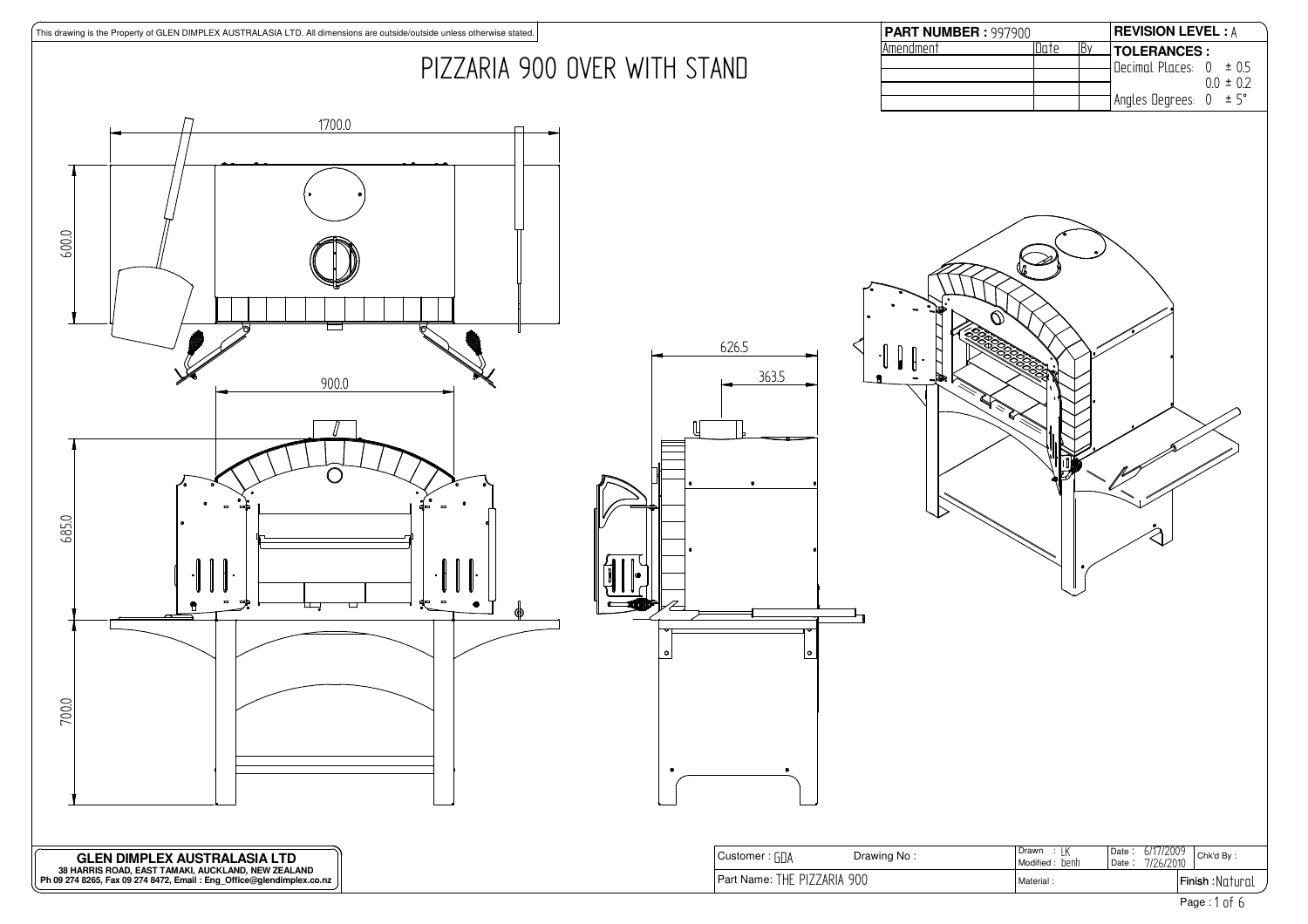| 5*<br>This drawing is the |           | 997901 Property of GLEN DIPLEX AUSTRALIAN ASSYTEM CONSIDERING ASSESSMENT PROPERTY OF GLEN DIMPLEX AUSTRALIASIA LTD. All dimensions are outside/outside unless otherwise stated. |                                |                |  |
|---------------------------|-----------|---------------------------------------------------------------------------------------------------------------------------------------------------------------------------------|--------------------------------|----------------|--|
| $6^*$                     | 995091    | SPACER - AIR SLIDE, LE PROV<br>MILD STEEL                                                                                                                                       |                                |                |  |
| 7                         | 997006    | PANEL DOOR L/H ASSY                                                                                                                                                             |                                | 1              |  |
| 8                         | 997008    | PANEL- AIRSLIDE                                                                                                                                                                 | Hot Rolled 3.0mm               | $\overline{2}$ |  |
| 9                         | 523021    | WASHER; FLAT M10X19X1.6 ZP                                                                                                                                                      | PURCHASED                      | 5              |  |
| 10                        | 997039    | LATCH-DOOR CATCH, MET BLK                                                                                                                                                       | Hot Rolled 3.0mm               | 1              |  |
| 11                        | 997093    | DAMPER BAFFLE ASSY                                                                                                                                                              |                                | 1              |  |
| 12                        | 597061    | ROD-FLUE DAMPER                                                                                                                                                                 |                                | 1              |  |
| 13                        | 597024    | BRICK - 63 X 115x 115- CERAMIC                                                                                                                                                  | <b><i>CERAMIC BRICK</i></b>    | 12             |  |
| 14                        | 597062    | BRICK - 230 X 115 X 40                                                                                                                                                          | <b><i>CERAMIC BRICK</i></b>    | 14             |  |
| 15                        | 997000    | OVEN ASSY, WELDED                                                                                                                                                               |                                | $\mathbf{1}$   |  |
| 16                        | 597052    | PIZ ROD- DOOR HANDLE                                                                                                                                                            | 12mm DIA MILD STEEL<br>ROD     | $\overline{2}$ |  |
| 17                        | 521045    | SCREW; M6X10 PAN POZI BLK                                                                                                                                                       | Purchased                      | 10             |  |
| $18^*$                    | 597069    | TUBE GAUGE PROTECTION                                                                                                                                                           | MILD STEEL                     | $\mathbf{1}$   |  |
| 19                        | 997096    | PIZZARIA 900 CORNER BRICK FASCIA                                                                                                                                                | <b><i>CERAMIC BRICK</i></b>    | $\overline{2}$ |  |
| 20                        | 597058    | GAUGE - TEMP, THE PIZZERIA 900                                                                                                                                                  |                                | $\mathbf{1}$   |  |
| $21^*$                    | PYRE00354 | PYR ECO BRICK - 230 X 115 X 25                                                                                                                                                  | <b><i>CERAMIC BRICK</i></b>    | 9              |  |
| 22                        | 997091    | BRICK - 40x 115x 185- CERAMIC                                                                                                                                                   | <b><i>CERAMIC BRICK</i></b>    | 1              |  |
| 23                        | 997090    | BRICK - 25 X 115 X 115                                                                                                                                                          | <b><i>CERAMIC BRICK</i></b>    | 5              |  |
| 24                        | KRR00376  | <b>KRR DOOR HANDLE</b>                                                                                                                                                          | STEEL ROD 4MM<br><b>COILED</b> | $\overline{2}$ |  |
| 25"                       | 997084    | SCRAPER ASSY                                                                                                                                                                    |                                | 1              |  |
| 26                        | 597025    | BRICK - ARCHITECT CURVE 75 X 63 X 115-<br><b>CERAMIC</b>                                                                                                                        | <b>CERAMIC BRICK</b>           | 11             |  |
| $27*$                     | 997088    | PIZZA PADDLE ASSY                                                                                                                                                               |                                | 1              |  |
| 28                        | 522118    | NUT; HEX STD M8 ZP                                                                                                                                                              | PURCHASED                      | $\overline{2}$ |  |
| $29*$                     | 997095    | SAND RELEASE COVER                                                                                                                                                              | Hot Rolled 3.0mm               | $\overline{2}$ |  |

| <b>PART NUMBER : 997900</b> |      |    | <b>REVISION LEVEL: A</b> |             |
|-----------------------------|------|----|--------------------------|-------------|
| Amendment                   | atnr | B٧ | <b>TOLERANCES :</b>      |             |
|                             |      |    | INerimal Places: 0 ± 0.5 |             |
|                             |      |    |                          | $00 \pm 02$ |
|                             |      |    | Angles Degrees: 0 ± 5°   |             |



:

Part Name: Material 

Finish : Page :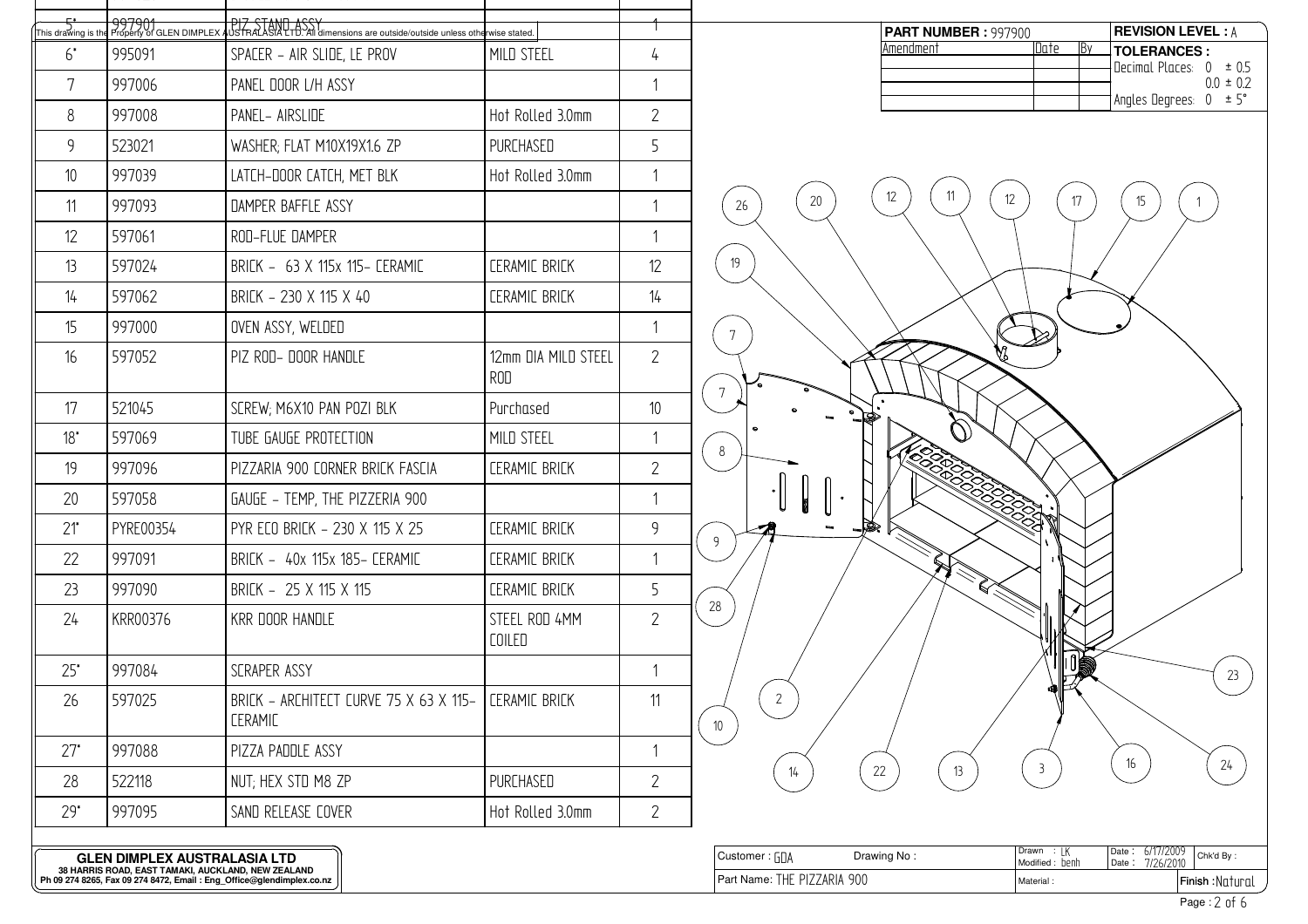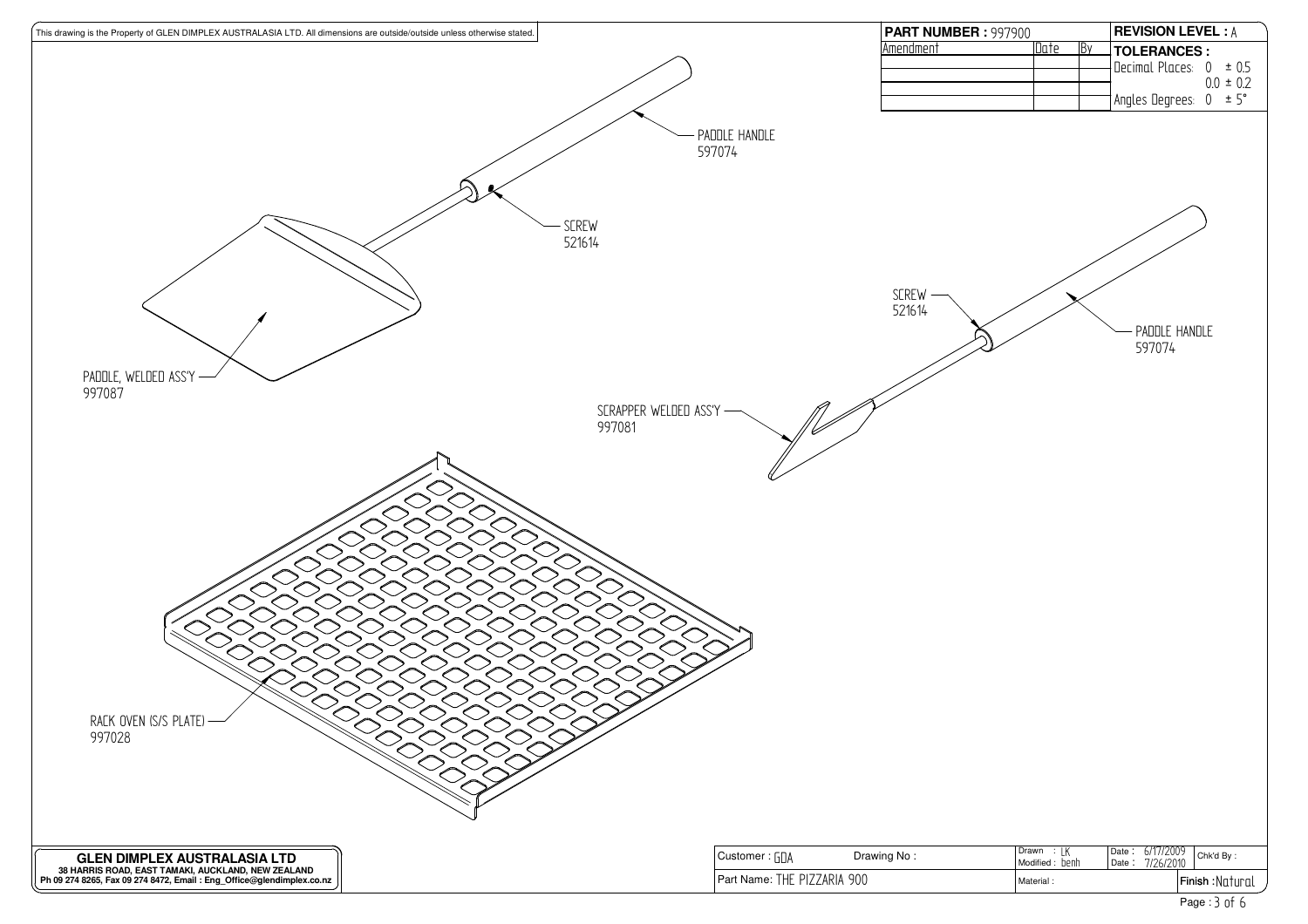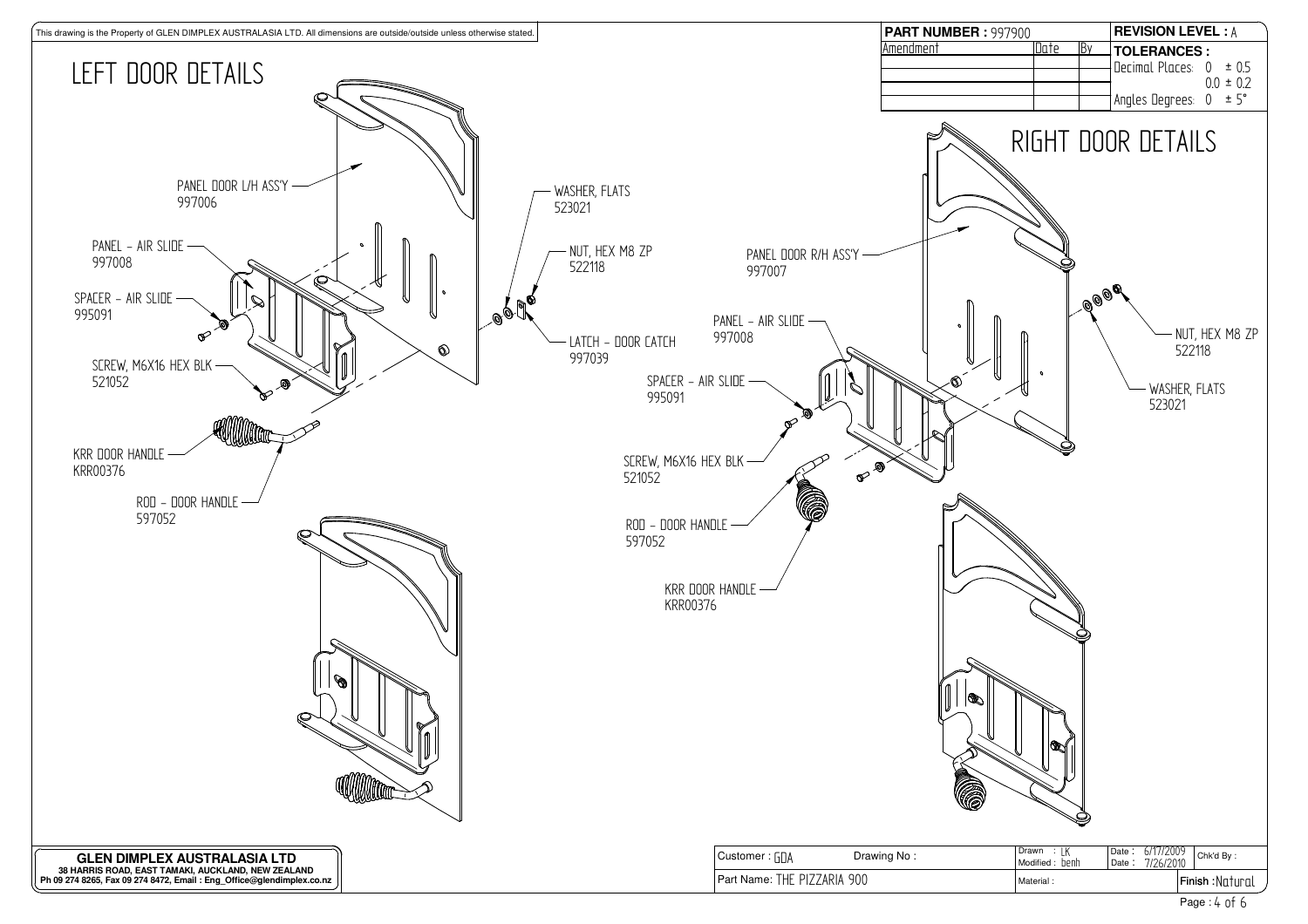